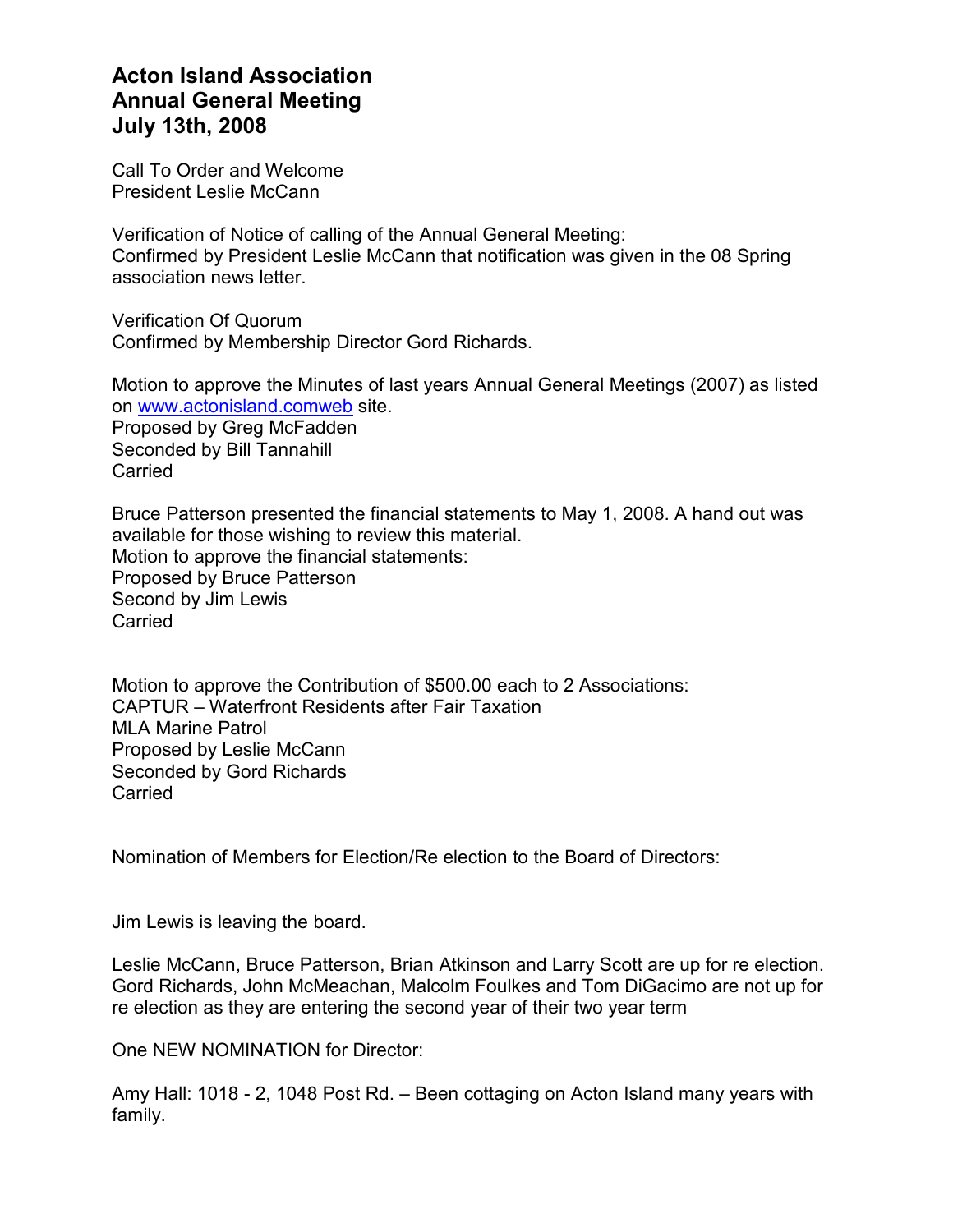Motion to Close the Nominations / Re Elections Proposed by Leslie McCann Seconded by Sally Hastings Carried.

Election of the Directors Proposed by Leslie McCann Second by Brian Atkinson **Carried** 

Report On The Activities of The Directors

AIA Roster; Plenty of valuable info available in this publication. Trades list and contact info.

## Website;

Thanks to Steve Messenger, our web master, this sight continues to be a very helpful resource for the membership.

Council Meetings:

The agendas and minutes of these meetings are available on line.

## Safe Boating Banner:

This banner continues to be erected for the high volume traffic under the Acton Island Bridge during long weekends in the summer. The message on the banner is asking all boaters to boat by example and exercise lawful speeds under the bridge and in the channels leading up to the bridge.

Water front Taxation:

Call to action as new fall assessment based on last year's property values will be in place. 47% increase on waterfront and 18% increase for non water front. Annual assessments to be in place for the next four years. Leslie recommended that members get active before the numbers (rates) are set. Info packages are available from CAPTUR.

Crown land Under Boathouses:

2 options available:

1 lease the crown land for 10 to 20 years.

2 Buy the crown land (Formula available at MNR)

Note: A survey of the property must be obtained in order to purchase.

Note: For residents of Acton Island there is no requirement to purchase the shoreline allowance as is the case with mainland properties.